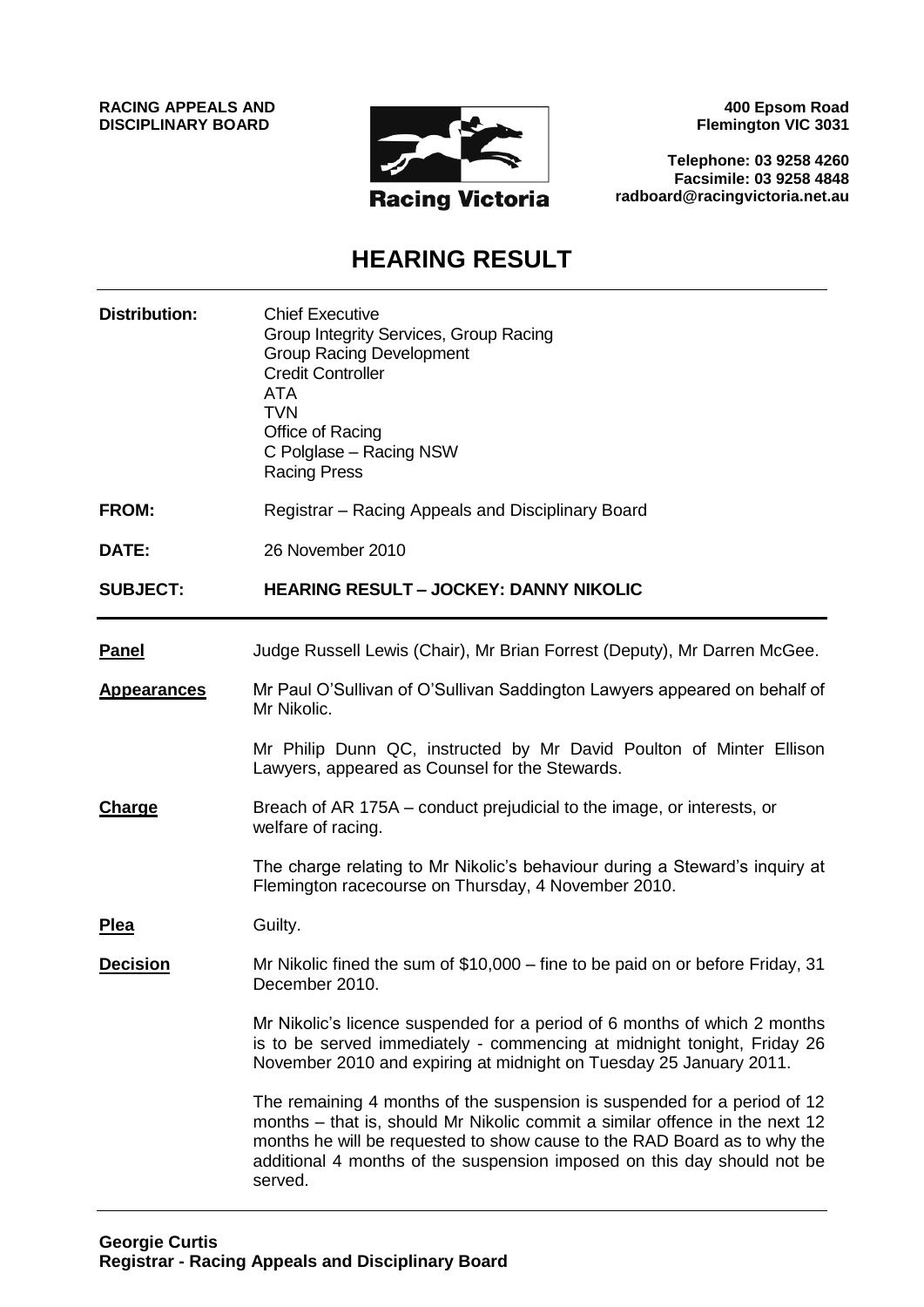# **TRANSCRIPT OF**

## **PROCEEDINGS**

### **RACING APPEALS AND DISCIPLINARY BOARD**

\_\_\_\_\_\_\_\_\_\_\_\_\_\_\_\_\_\_\_\_\_\_\_\_\_\_\_\_\_\_\_\_\_\_\_\_\_\_\_\_\_\_\_\_\_\_\_\_\_\_\_\_\_\_\_\_\_\_\_\_\_\_\_

**HIS HONOUR JUDGE R.P.L. LEWIS, Chairman MR B. FORREST, Deputy Chairman MR D. McGEE**

#### **EXTRACT OF PROCEEDINGS**

#### **DECISION**

#### **JOCKEY: DANIEL NIKOLIC**

#### **MELBOURNE**

#### **FRIDAY, 26 NOVEMBER 2010**

MR P. DUNN QC (instructed by Minter Ellison) appeared on behalf of the RVL Stewards

MR P. O'SULLIVAN (instructed by O'Sullivan Saddington Lawyers) appeared on behalf of Mr D. Nikolic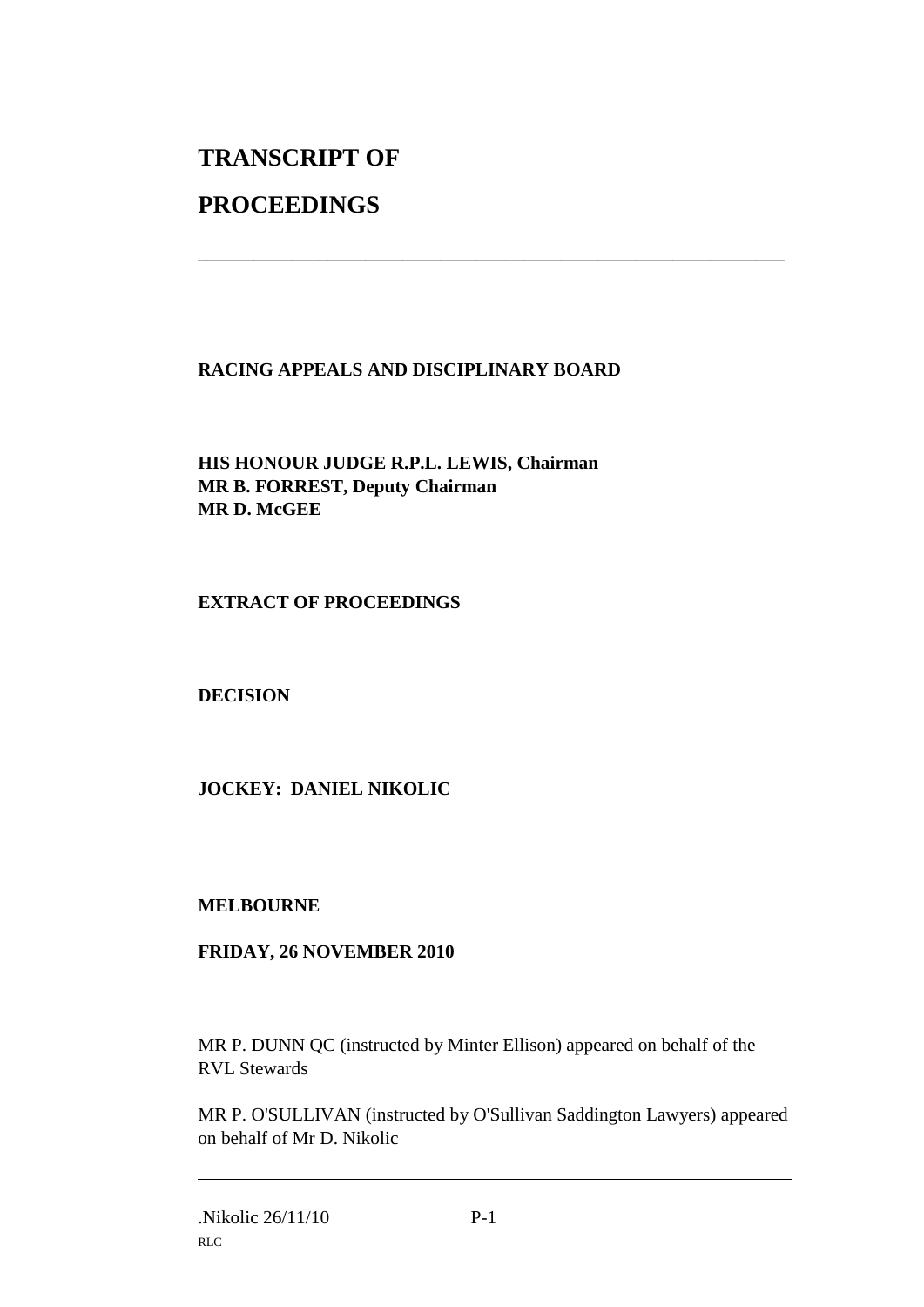CHAIRMAN: Daniel Nikolic, you have pleaded guilty to a charge laid under Australian Rule of Racing 175A which is in the following terms:

*Any person bound by these Rules who either within a racecourse or elsewhere in the opinion of the Committee of any Club or the Stewards has been guilty of conduct prejudicial to the image, or interests, or welfare of racing may be penalised.*

The particulars: (1) you are and were at all relevant times a jockey licensed by RVL; (2) in the course of the Stewards' inquiry held in public and attended by the media at Flemington racecourse on 4 November 2010, you (a) conducted yourself in a manner which was insulting and/or disrespectful towards the Stewards' panel and, in particular, towards the Chairman of Stewards, Mr Terry Bailey, and Steward, Mr Taylor Wilson; (b) employed rude and/or offensive and/or disrespectful language towards the above persons; (3) the conduct alleged in paragraph 2 was and is prejudicial to the image and/or interests and/or welfare of racing.

Soon after questioning began concerning the vest and why it did not comply with vest standards, you became agitated and argumentative. As the inquiry proceeded, agitation turned to anger and you became aggressive and engaged in personal abuse. You displayed a contempt for authority and disrespect for those in authority, in particular the Chairman of Stewards. In the latter part of the inquiry, you sarcastically referred to the Steward, Mr Taylor Wilson, who brought the modified vest to the attention of Mr Bailey, as "your genius here on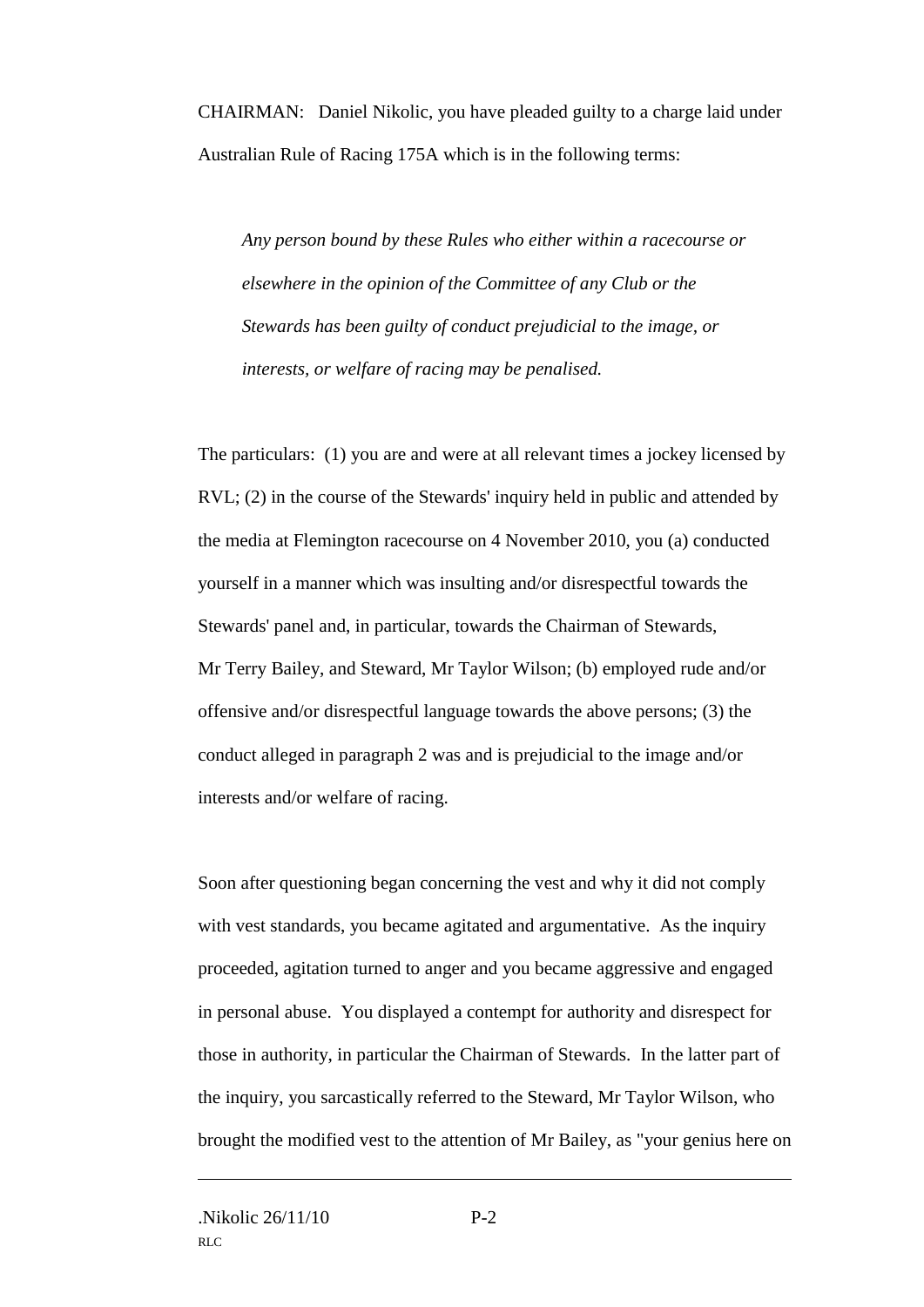vests". I interpolate to say that the Board accepts Mr Wilson's evidence as to how and the circumstances in which he took possession of the vest.

As a licensed person, you are well aware and acknowledge being bound by the Rules of Racing. Despite this, you displayed an appalling attitude towards those charged with the responsibility of ensuring compliance with the Rules of Racing.

The audiotape of the inquiry provides a more illuminating understanding of what transpired and the way in which you behaved. The inquiry was a public inquiry and a number of journalists were present. The reports of what occurred appeared the next day in major newspapers and electronic media. Without doubt, those reports portrayed racing in a poor light.

I now come to the question of punishment. The Board understands that you brought to the inquiry a sense of grievance against the stewards, in particular Mr Bailey. The Board also understands how, in certain circumstances, an aggrieved rider, rightly or wrongly, believes that he or she is not being treated fairly. In this case, you strenuously deny that you had been responsible for any illegal modification of your vest and you resented the appropriation of your vest by stewards without you being present. Accordingly, one is able to understand how you might exhibit a certain degree of agitation and upset during the course of questioning. Indeed, the Board suspects that you see yourself as a victim. This may to some extent explain your behaviour but does not excuse it.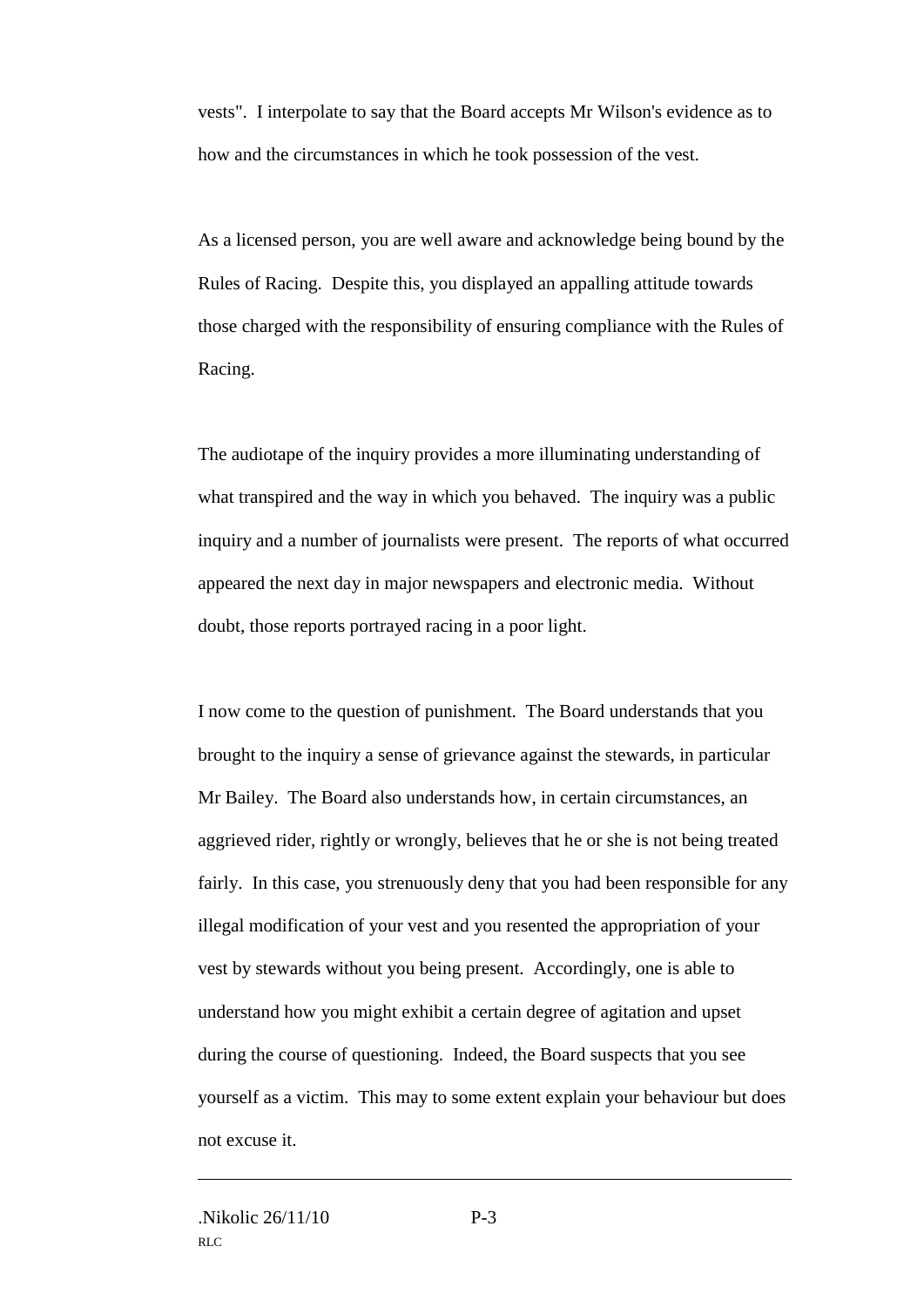In this case, however, your conduct has gone far beyond the pale. It was deplorable. Your behaviour is a dreadful example to members of your profession, particularly the apprentices. You have made a public and personal attack upon the Chairman of Stewards. Importantly, you have demonstrated contempt for and disrespect towards the office of Chairman of Stewards.

The Board takes into account what it considers to be a qualified apology made on your behalf by your solicitors. The Board finds no evidence of moral contrition. On the other hand, you seem to have learned nothing as a result of being fined \$2000 on 29 June 2010 on the charge of improper or insulting behaviour towards the Chairman of Stewards. That said, the Board understands that a long period of suspension may have a devastating effect on your career. Nevertheless, the principles of special and general deterrence are applicable in this case. The Board should also impose a penalty which reflects its denunciation of your conduct.

Daniel Nikolic, you are fined the sum of \$10,000, to be paid on or before 31 December 2010. In addition, you are suspended for a period of six months, of which four months is suspended. That is, there is an immediate term of suspension, beginning at midnight tonight, 26 November 2010, and ceasing at midnight, 25 January 2011. Such term of immediate suspension is to be served concurrently with any term of suspension you are presently undergoing. The period of operation of the order suspending you is 12 months. That is, should you commit a similar offence in the next 12 months, you will be required to